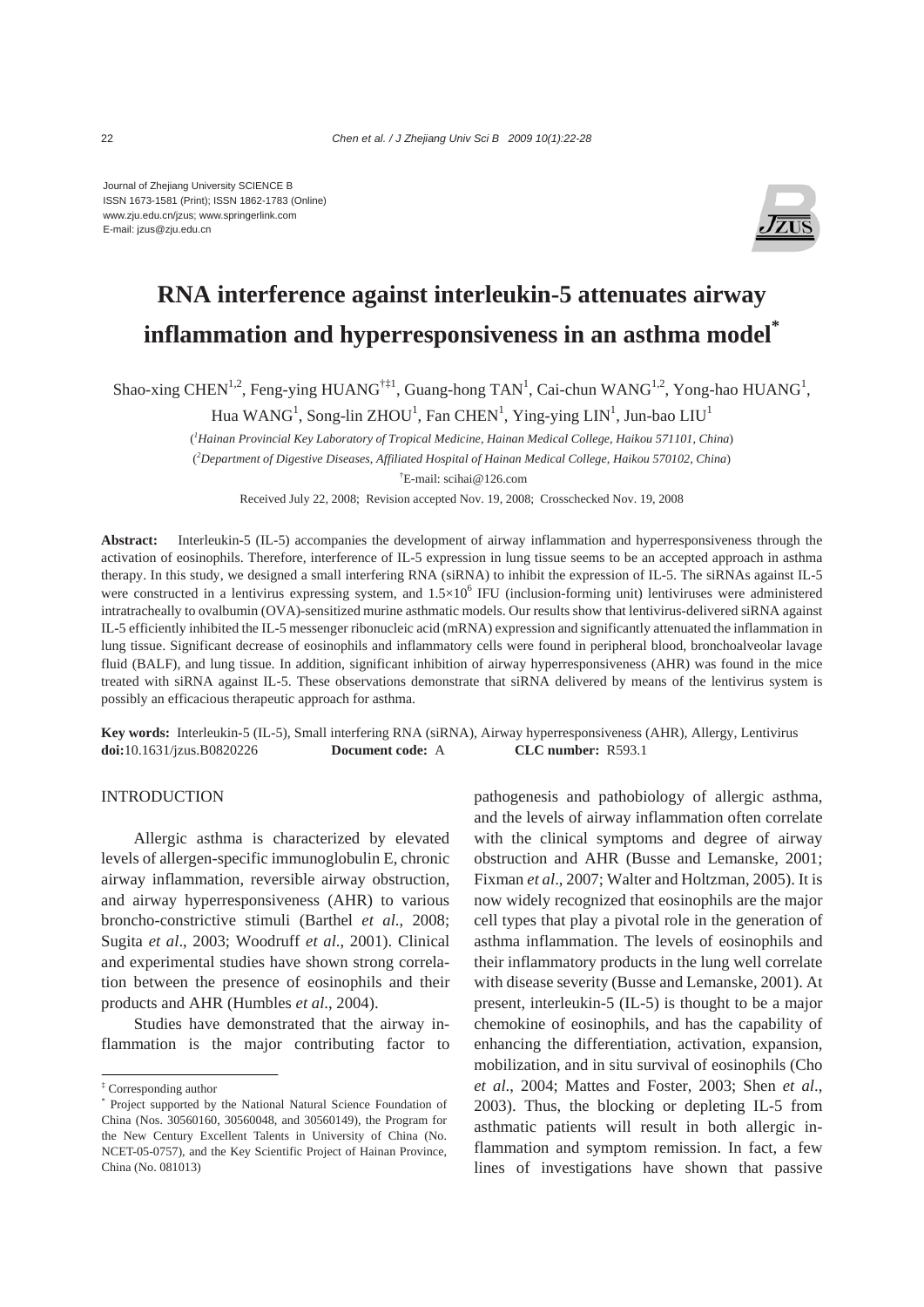administration of anti-IL-5 monoclonal antibodies or experimental vaccines against IL-5 not only inhibited recruitment of eosinophils from the bone marrow into the targeted organs, but also attenuated allergic inflammation and clinical symptoms (Menzies-Gow *et al*., 2003; Simon *et al*., 2005; Sutton *et al*., 2005).

Recently, pharmacological modulation of gene expression has been thought to be a potential approach for treatment of allergic diseases. Manipulation of gene expression in messenger ribonucleic acid (mRNA) level is more efficient than that in protein level because more than 5000 copies of a protein are produced by one mRNA molecule (Popescu, 2005; Jiang *et al*., 2008). Therefore, in the current study, we designed a small interfering RNA (siRNA) against IL-5 and constructed it in a lentivirus system to test its capability of silencing the IL-5 expression in lung tissue in an ovalbumin (OVA)-induced murine model of allergic asthma.

## MATERIALS AND METHODS

# **Preparation of lentiviruses expressing siRNA against IL-5 (siIL-5)**

Before our study, we have tried several siRNA expression cassettes (siRNA-EC), which targeted the coding regions or 5′ untranslated region (5′UTR) of IL-5 mRNA. We found that an siRNA-EC sequence (5′-AAGATATTCGTGTACCGCACG-3′) targeting 5′UTR of IL-5 mRNA has the best interfering effect in an EL4 (a mouse lymphoma cell line, purchased from ATCC, USA)-infected cell system. Plasmids for producing lentivirus were provided by Dr. Hua Li (Tumor Center, Sichuan University, China). The siRNA-ECs were digested with *Eco*RI and *Hin*dIII and ligated into pTY-linker vector for the lentivirusdelivering system. Thereafter, UAS-BLA HEK 293T cells (Invitrogen, USA) were seeded in a 10-cm dish the day before transfection of the plasmids. The lentivirus vector containing siRNA-EC sequence or control sequence (5′-GTCAGAGTGTGCCTTGAC TG-3′) was offered by siRNA expression cassette kit and lacked homology to any murine genes. The siRNA-EC with three other packaging plasmids for virus generation, transfer vector, packaging vector, and envelope vector, was mixed at ratios of 3, 3, 2, and 1, respectively, and co-transfected into 293T cells. After 18~24 h, fresh complete media were changed. Forty-eight hours after transfection, lentivirus particles were produced into the supernatant. Filtrated lentivirus-containing supernatant was concentrated with Microcon YM-100 Centrifugal Filter Unit (Millipore, USA) and stored at −80 °C.

#### **Animals**

Animals were handled and treated in accordance with the guidelines of Dutch Committee on Animal Experimentations. Experiments were conducted under a protocol approved by the Institutional Animal Care and Use Committee of Hainan Medical College. Specific pathogen-free male BALB/c mice between 6 and 8 weeks of age were purchased from the Experimental Animal Center of Hainan Province, China. The mice were housed in macrolon cages in a laminar flow cabinet and provided with OVA-free food and water ad libitum.

#### **Mouse asthma model and therapeutic protocols**

To establish the mouse allergy asthma model, mice were sensitized to OVA (Sigma-Aldrich, USA) by 2 intraperitoneal injections (7 d apart) of 100 μl alum-precipitated antigens composed of 10 μg OVA absorbed into 2.25 mg alum (ImjectAlum; Pierce Biotechnology, Rockford, USA). Thereafter, the animals were exposed to aerosol challenge containing 1 mg/ml OVA for 60 min/d. The aerosol challenge was performed in a Plexiglas exposure chamber coupled to a PARI LC Star nebulizer (particle size 2.5~3.1 μm; PARI Respiratory Equipment, USA) driven by compressed air at a flow rate of 6 L/min. On Day 37,  $1.5 \times 10^6$  IFU (inclusion-forming unit) lentivirus containing siRNA against IL-5 (siIL-5) or  $3\times10^6$ IFU lentivirus containing control siRNA (cIL-5), was administered intratracheally into the anaesthetized animals, and positive control mice were administered normal saline (NS). The naive group was not sensitized with OVA nor administered with anything (Naive). At the end of the experiments, lung tissue was collected and studied.

## **Quantitative real-time polymerase chain reaction**

The lungs of mice were homogenized with Trizol reagent (Invitrogen, Gaithersburg, USA). The total RNA was extracted according to the manufacturer's instructions and treated with recombinant DNase I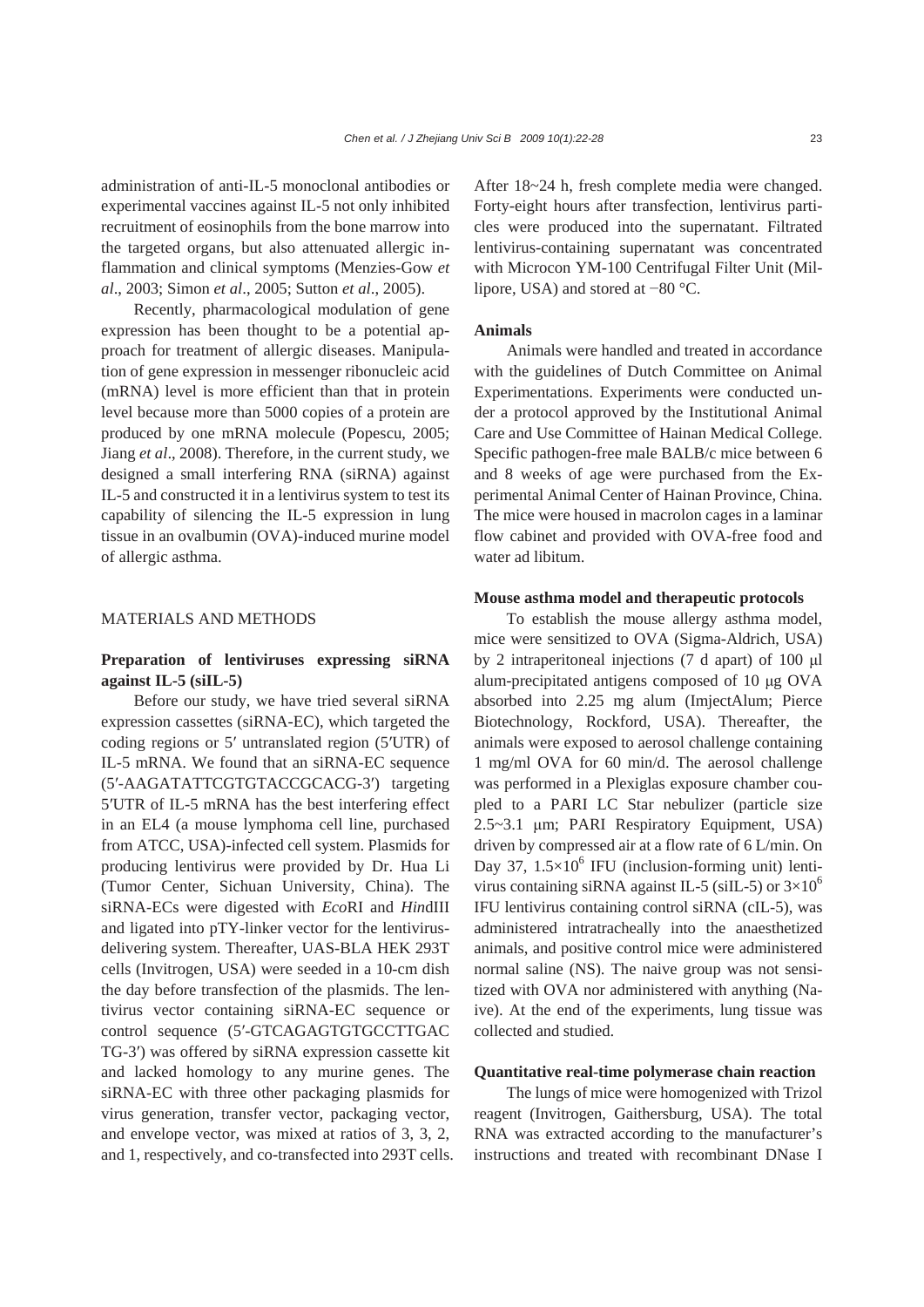(rDNase I) for 30 min. cDNA synthesis was performed with random hexamer primers. Quantitative real-time polymerase chain reaction (PCR) was performed in a Muticolor Real-Time PCR Detection System (Bio-Rad, CA, USA). All reported mRNA levels were normalized to the β-actin mRNA level.

#### **Lung histology**

For histological evaluation of lung tissue, the lung tissues were dislodged and then fixed in 10 mg/ml formalin in phosphate-buffered saline (PBS). The left lobe of each lung tissue was embedded in paraffin, sectioned at 3~5 μm, and stained with hematoxylin and eosin (H&E). Inflammatory cell infiltration in each section was assessed in five randomly selected fields with a microscope at  $200 \times$  magnification. Data were analyzed in a blind fashion as previously described (Hertz *et al*., 2001; Tan *et al*., 2008).

#### **Bronchoalveolar lavage**

At the end of the experiments, mice were sacrificed by means of  $CO<sub>2</sub>$  asphyxiation, and the samples of bronchoalveolar lavage fluid (BALF) and lung tissues were collected as previously described (Hertz *et al*., 2001). Briefly, 10 lungs per group were perfused through the pulmonary artery and lavaged through the trachea 3 times with 1 ml of PBS. Total number of BALF cells was determined using a hemacytometer. BALF cells were spun onto slides by cytocentrifugation, and then fixed and visualized with Hansel stain (Lide Laboratories, Florissant, Mo., USA). Differential cell counts were determined on at least 400 cells by morphological characteristics (Hertz *et al*., 2001; Tan *et al*., 2008).

## **Quantification of eosinophils**

Peripheral blood samples, lung tissues, and BALF cells were collected at the end of the experiments. Carbol's chromotrope-hematoxylin stain was used for the detection of eosinophils. Eosinophils in the peripheral blood, BALF, and lung tissue were judged based on the morphological characteristics and quantified as previously reported (Hertz *et al*., 2001; Tan *et al*., 2008).

## **Measurement of AHR**

AHR was assessed by β-methacholine-induced

airflow obstruction from conscious mice that were placed in a whole body plethysmograph (model PLY 3211, Buxco Electronics, Troy, USA). Measurements of a dimensionless parameter known as the enhanced pause (Penh) were performed as previously described (Hamelmann *et al*., 1997; Hertz e*t al*., 2001). Briefly, mice placed in a plethysmograph chamber were exposed to an aerosol of NS water (as baseline) and then to cumulative concentrations of β-methacholine ranging from 3 to 48 mg/ml. The aerosol was generated by an ultrasonic nebulizer (PARI Respiratory Equipment, USA) and drawn through the chamber for 2 min. Thereafter, the inlet was closed, and Penh readings were collected for 3 min and averaged. The values from 10 normal mice (without sensitizing and aerosol challenging with OVA, no vaccine immunization) of the same age were used for the baseline data. Values from the above-mentioned 4 experimental groups were reported as the percentage increase over the baseline values from the normal mice at corresponding time points.

#### **Statistical analysis**

Data was expressed as mean±standard deviation (*SD*) and analyzed by one-way analysis of variance (ANOVA) and *q* test using SPSS 12.0. A *P* value less than 0.05 was considered statistically significant.

#### RESULTS

# **Knock-down of IL-5 mRNA expression in lung tissues**

The levels of IL-5 mRNA in the lungs were determined by quantitative real-time PCR analysis. The IL-5 mRNA expression of the OVA-sensitized mice treated with NS had an  $(8.26 \pm 1.63)$ -fold increase compared with the naive mice. However, the IL-5 mRNA levels of mice treated with siIL-5 interfered significantly by (1.45±0.43)-fold compared with those of the naive mice; the cIL-5 slightly reduced IL-5 mRNA expression; almost 3-fold reduction of IL-5 mRNA were found in the mice treated with siIL-5 compared with those treated with cIL-5 or NS (Fig.1). These results show that siIL-5 effectively knocked down the expression of IL-5 in lung tissue.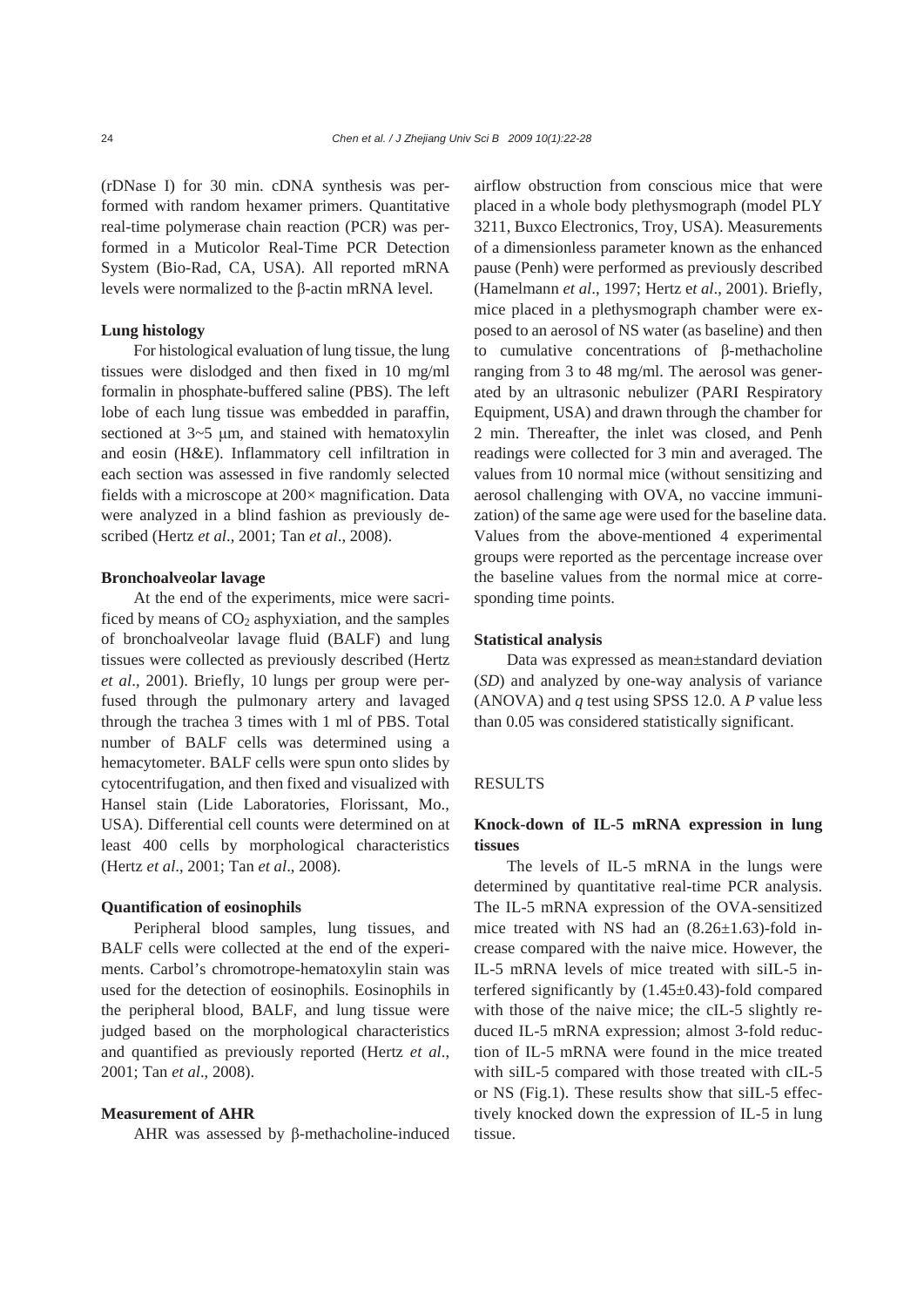# **Significant remission of inflammation in lung tissues**

Lung sections from the mice treated with siIL-5 showed almost normal lung histology compared with the naive mice (Fig.2d), with only marginal perivascular and peribronchiolar lymphocytic infiltrates (Fig.2a). In contrast, lung sections from mice immunized with cIL-5 or NS showed clear airway inflammation with peribronchiolar and perivascular infiltrates, consisting of lymphocytes, eosinophils, and some neutrophils (Figs.2b and 2c). These results suggest that siIL-5 significantly reduced airway inflammation in the murine model of allergic asthma.



**Fig.1 Knock-down of IL-5 mRNA expression**

Lung tissue was collected and frozen in liquid nitrogen immediately. The IL-5 mRNA level was analyzed by quantitative real-time PCR. IL-5 mRNA level of non-sensitized mice (Naive) was counted as 1 and those of other groups of mice were relatively compared with the naive mice. There was no significant difference between the siIL-5 and Naive groups (*P*>0.05). However, compared with the cIL-5 or NS group, the IL-5 RNA level in the siIL-5 group was significantly inhibited (*P*<0.001). Data are expressed as mean±*SD*

# **Significant decrease of eosinophils and inflammatory cells**

Blood, BALF, and lung tissues were collected at the end of the experiment. The numbers of eosinophils in blood (Fig.3a), BALF (Fig.3b), and lung tissue (Fig.3c) were assessed by applying Carbol's chromotrope-hematoxylin staining. No significant difference in the numbers of eosinophils in blood, BALF, and lung tissue was found between the siIL-5-treated mice and the naive mice. However,



**Fig.2 Remission of inflammation**

Lung tissue was fixed in formalin and stained with hematoxylin and eosin (H&E) at the day of sacrifice. Compared with the naive mice (d), lung tissue from mice treated with siIL-5 (a) had only minimal inflammation; lung tissue from mice treated with cIL-5 (b) and with NS (c) revealed significant inflammation and peribronchiolar mononuclear cell infiltrates consisting of lymphocytes, eosinophils, and some neutrophils. Original magnification 200×





Blood, BALF, and lung tissue samples were collected at the end of the experiment. Compared with cIL-5 or NS group, the eosinophils of blood (a), BALF (b), or lung tissue (c) in the siIL-5 group were significantly reduced (*P*<0.001); however, compared with the naive mice, the eosinophils of blood (a), BALF (b), or lung tissue (c) in the siIL-5 group showed no difference (*P*>0.05). WBC: white blood cell; HPF: high power field. Data are expressed as mean±*SD*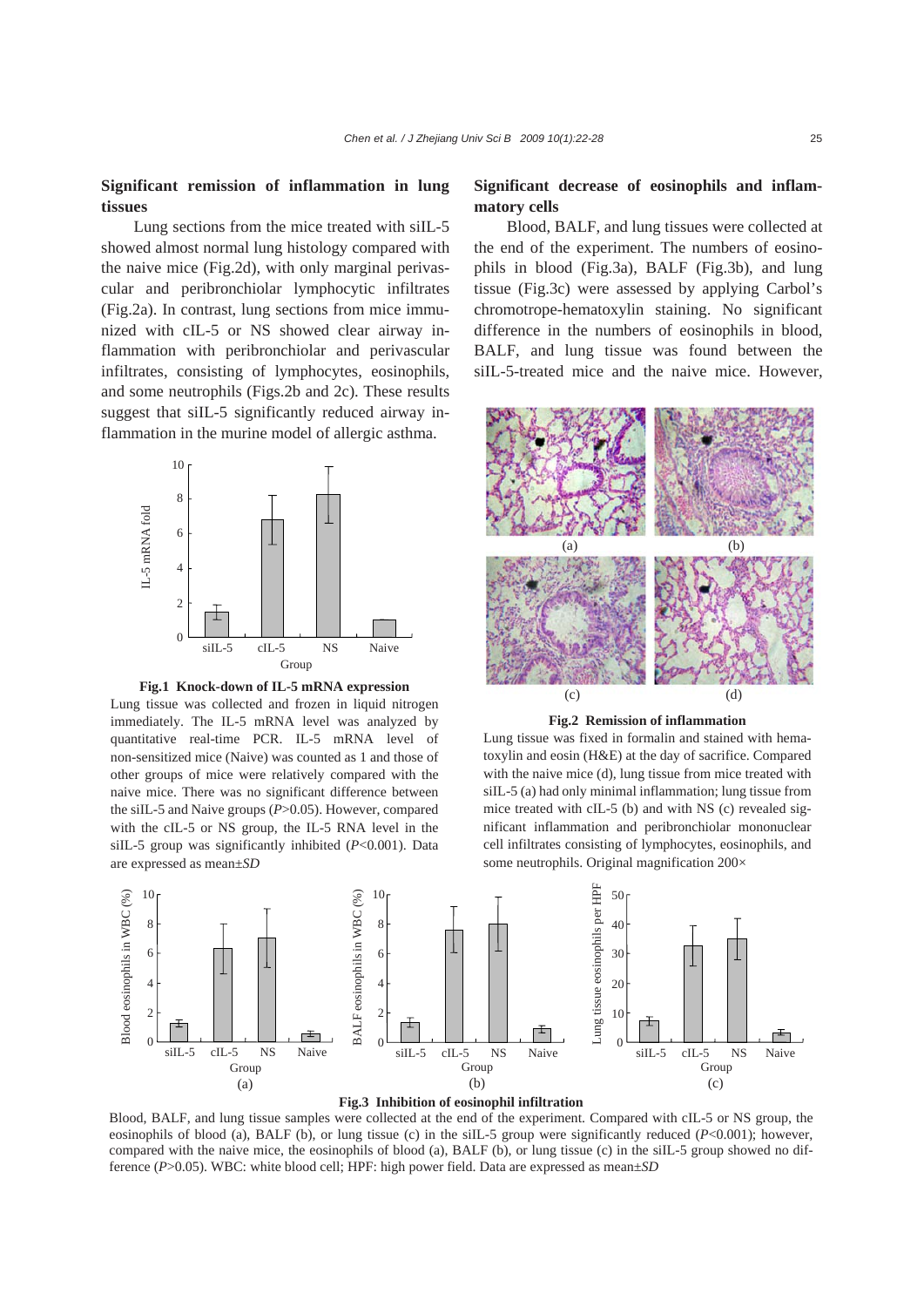eosinophils were significantly attenuated in the siIL-5-treated mice (*P*<0.001) compared with the NS-treated mice. These results show that siIL-5 significantly reduced the proportion of eosinophils, confirming the results observed in the lung histology.

#### **Inhibition of AHR development**

AHR was measured with a whole-body plethysmograph by challenging with increasing concentrations of β-methacholine at different time intervals. Fig.4 demonstrates the strand of AHR development. The control mice treated with cIL-5 or NS developed significant AHR. However, mice immunized with siIL-5 showed dramatically reduced AHR, comparable to that found in the naive mice (Fig.4). These results indicate that siIL-5 could significantly inhibit the development of AHR in allergic asthma mice.



**Fig.4 Inhibition of AHR development** Reactivity to β-methacholine was measured by barometric plethysmography, and the data (mean±*SD*) represent the percentage increase in Penh over baseline values from the naive mice at different concentrations of β-methacholine. Heightened reactivity was seen at all concentrations of β-methacholine in the cIL-5 and NS mice, compared with

that in the siIL-5 mice:  $P<0.05$ ,  $^{*}P<0.01$ 

#### DISCUSSION

Pathophysiologic studies on bronchial asthma have indicated that airway inflammation is the major component of the disease (Busse and Lemanske, 2001; Walter and Holtzman, 2005). Various inflammatory cell types, including  $CD4^+$  T cells and mast cells, have been found in both the bronchial mucosa and the lumen of the airways, among which activated eosinophils appear to be the predominant cell type (Bentley *et al*., 1992; Gleich, 1990; Humbles *et al*.,

2004; Sanderson, 1992). Activated eosinophils produce a number of cytotoxic proteins, such as the major basic protein, eosinophil peroxidase, and eosinophil cationic protein, which have been hypothesized to act in concert and contribute to the tissue edema, epithelial damage, bronchial hyperresponsiveness, mucus secretion, and airway remodeling (Kroegel *et al*., 1994). In addition to airway eosinophilia, asthmatic individuals also show a systemic eosinophilia (Durham *et al*., 1989), which indicates that pulmonary eosinophilia is dependent on increased eosinophil production in bone marrow prior to the release of mature cells into the bloodstream, and their subsequent recruitment to the sites of inflammation. These results demonstrate that inhibitors of either eosinophil production, recruitment to the airway, or subsequent activation could be novel anti-inflammatory approaches to future asthma therapy.

To date, there have been few specific antagonists or molecular targets directed against eosinophils. Several studies have demonstrated that the function of eosinophils is principally under the control of a subset of T helper 2 (Th2) cell-derived cytokines including IL-5, IL-3 and granulocyte-macrophage colonystimulating factor (GM-CSF). Although each of these cytokines has the capability of regulating the survival, adhesion, priming, and activation of terminally differentiated eosinophils (Humbert, 1996), IL-5 alone is capable of promoting the terminal differentiation of bone marrow-derived eosinophil precursors into mature eosinophils (Clutterbuck *et al*., 1989). Furthermore, while IL-3 and GM-CSF can activate a broad spectrum of hematopoietic cell types, the effects of IL-5 are restricted to cells of the eosinophil/basophil lineage (Sanderson, 1992). Thus, blocking the activity of IL-5 seemed the most effective way of targeting the eosinophils, potentially leading to the highest therapeutic benefit with the least adverse consequences. Several studies have demonstrated that the expression of IL-5 in the lung was inversely correlated with pulmonary dysfunction in asthma patients, and that the level of expression was directly correlated with the number of eosinophils detected in asthmatic airways (Hertz *et al*., 2001; Robinson *et al*., 1992; 1993). Reducing IL-5 levels also reduced AHR independently of IL-5 role in eosinophilia (Tournoy *et al*., 2001), probably through the effects of IL-5 on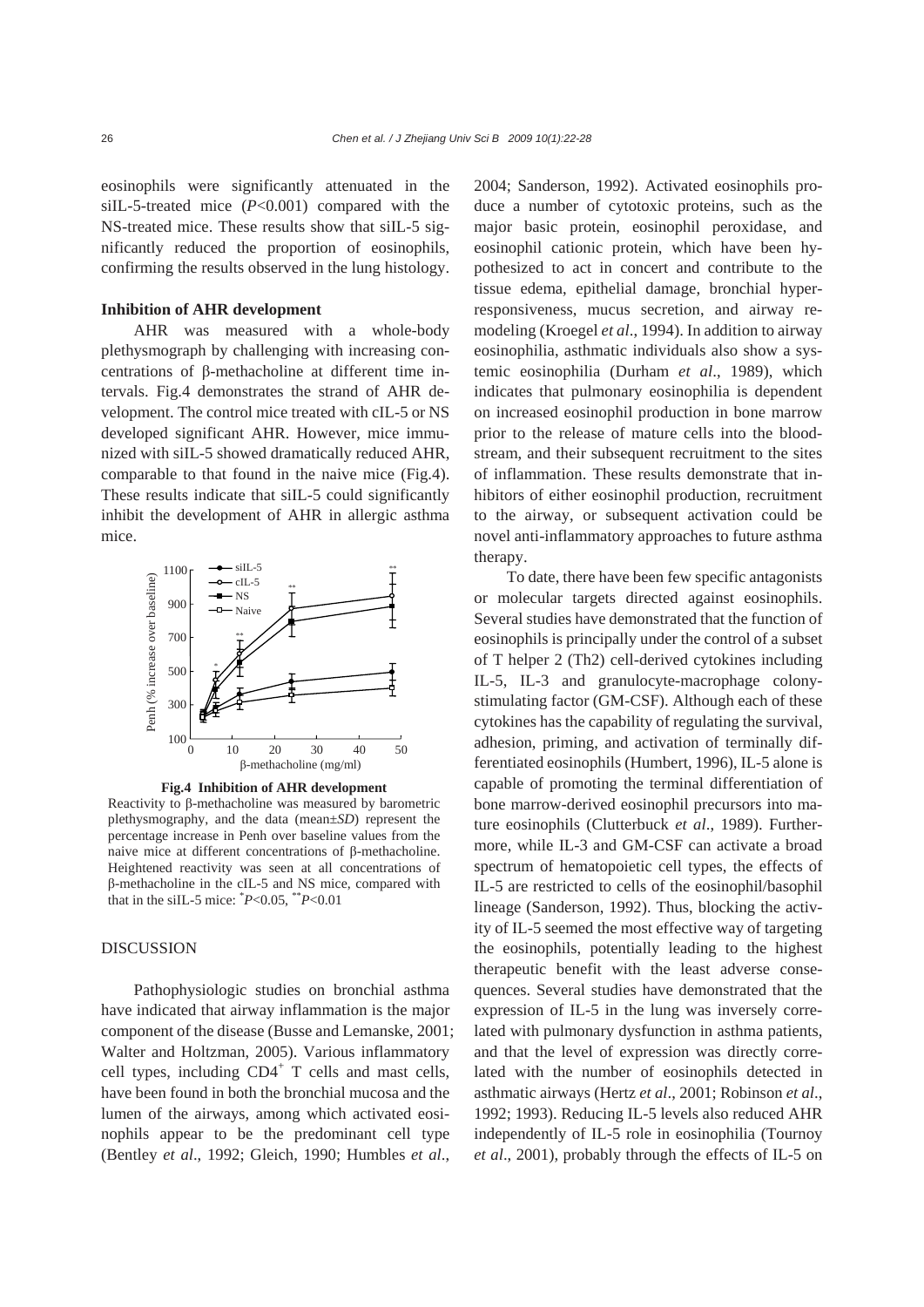airway smooth muscle (Hakonarson *et al*., 1999a; 1999b). At present, although some studies have shown that a monoclonal antibody against IL-5 (Blyth *et al*., 2000; Garlisi *et al*., 1999; Leckie *et al*., 2000) and IL-5 antisense oligonucleotide (Karras *et al*., 2000) could reach satisfied anti-asthma effects, these therapeutic approaches contain many shortages. Treatment with a monoclonal antibody is a kind of passive immunotherapy, which needs complex manipulation and a long-term usage of the antibody in vitro, representing an expensive economic burden for asthma patients. Oligonucleotide degradation in vivo is a well-known problem that arises as a result of treatment with IL-5 antisense oligonucleotide. Therefore, it is highly recommended to develop an additional, novel approach in the treatment of asthma.

In our current study, we designed a small interfering RNA against IL-5 (siIL-5) and expressed it in a lentivirus system. Our results demonstrate that siIL-5 was capable of inducing therapeutic anti-asthma efficacies in the murine model of asthma. Treatment with siIL-5 significantly reduced airway inflammation and AHR in the pulmonary compartments of mice exposed to OVA sensitization and challenges. These results show that RNA interference with siIL-5 resulted in decreased levels of IL-5 expression in lung tissue. It is likely that the IL-5 mRNA knock-down reduced tissue infiltration of eosinophils and resulted in a remission of inflammation and AHR.

Compared with current experimental approaches, such as monoclonal antibodies and antisense oligonucleotide, siRNA delivered intratracheally is more applicable and economic. Therefore, RNA interference with siIL-5 through the lentivrirus system could be a potential therapeutic approach to the treatment of allergic asthma and possibly other eosinophil-related diseases.

# ACKNOWLEDGEMENT

We thank Mark Anthoyn Dawid, an English teacher of Hainan Medical College, from South African, for helpful review and English correction of the manuscript.

#### **References**

Barthel, S.R., Johansson, M.W., McNamee, D.M., Deane, F., Mosher, D.F., 2008. Roles of integrin activation in eosinophil function and the eosinophilic inflammation of asthma. *J*. *Leukoc*. *Biol*., **83**(1):1-12. [doi:10.1189/jlb. 0607344]

- Bentley, A.M., Menz, G., Storz, C., Robinson, D.S., Bradley, B., Jeffery, P.K., Durham, S.R., Kay, A.B., 1992. Identification of T lymphocytes, macrophages, and activated eosinophils in the bronchial mucosa in intrinsic asthma. Relationship to symptoms and bronchial responsiveness. *Am*. *Rev*. *Respir*. *Dis*., **146**(2):500-506.
- Blyth, D.I., Wharton, T.F., Pedrick, M.S., Tony, J., Savage, T.J., Sanjar, S., 2000. Airway subepithelial fibrosis in a murine model of atopic asthma. Suppression by dexamethasone or anti-interleukin-5 antibody. *Am*. *J*. *Respir*. *Cell Mol*. *Biol*., **23**(2):241-246.
- Busse, W.W., Lemanske, R.F., 2001. Asthma. *N*. *Engl*. *J*. *Med*., **344**(5):350-362. [doi:10.1056/NEJM200102013440507]
- Cho, J.Y., Miller, M., Baek, K.J., Han, J.W., Nayar, J., Lee, S.Y., McElwain, K., McElwain, S., Friedman, S., Broide, D.H., 2004. Inhibition of airway remodeling in IL-5-deficient mice. *J*. *Clin*. *Invest*., **113**(4):551-560. [doi:10.1172/JCI19133]
- Clutterbuck, E.J., Hirst, E.M., Sanderson, C.J., 1989. Human interleukin-5 (IL-5) regulates the production of eosinophils in human bone marrow cultures: comparison and interaction with IL-1, IL-3, IL-6, and GMCSF. *Blood*, **73**(6):1504-1512.
- Durham, S.R., Loegering, D.A., Dunnette, S., Gleich, G.J., Kay, A.B., 1989. Blood eosinophils and eosinophilderived proteins in allergic asthma. *J*. *Allergy Clin*. *Immunol*., **84**(6):931-936. [doi:10.1016/0091-6749(89)90 391-6]
- Fixman, E.D., Stewart, A., Martin, J.G., 2007. Basic mechanisms of development of airway structural changes in asthma. *Eur*. *Respir*. *J*., **29**(2):379-389. [doi:10.1183/ 09031936.00053506]
- Garlisi, C.G., Kung, T.T., Wang, P., Minnicozzi, M., Umland, S.P., Chapman, R.W., Stelts, D., Crawley, Y., Falcone, A., Myers, J.G., *et al*., 1999. Effects of chronic antiinterleukin-5 monoclonal antibody treatment in a murine model of pulmonary inflammation. *Am*. *J*. *Respir*. *Cell Mol*. *Biol*., **20**(2):248-255.
- Gleich, G.J., 1990. The eosinophil and bronchial asthma: current understanding. *J*. *Allergy Clin*. *Immunol*., **85**(2): 422-436. [doi:10.1016/0091-6749(90)90151-S]
- Hakonarson, H., Maskeri, N., Carter, C., Chuang, S., Grunstein, M.M., 1999a. Autocrine interaction between IL-5 and IL-1beta mediates altered responsiveness of atopic asthmatic sensitized airway smooth muscle. *J*. *Clin*. *Invest*., **104**(5):657-667. [doi:10.1172/JCI7137]
- Hakonarson, H., Maskeri, N., Carter, C., Grunstein, M.M., 1999b. Regulation of Th1- and Th2-type cytokine expression and action in atopic asthmatic sensitized airway smooth muscle. *J*. *Clin*. *Invest*., **103**(7):1077-1087. [doi:10.1172/JCI5809]
- Hamelmann, E., Schwarze, J., Takeda, K., Oshiba, A., Larsen, G.L., Irvin, C.G., Gelfand, E.W., 1997. Noninvasive measurement of airway responsiveness in allergic mice